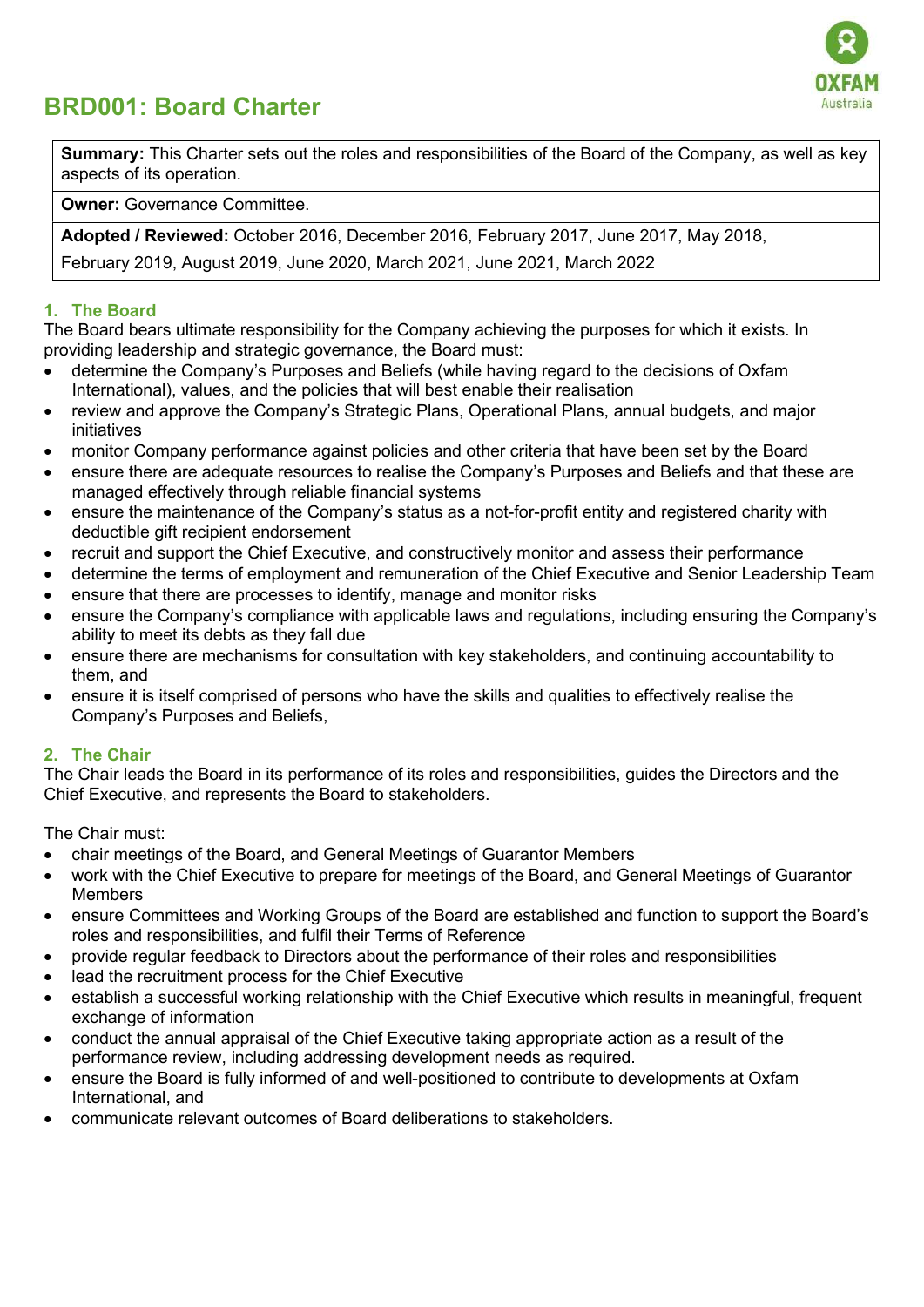## 3. Directors and Committee Members

Directors and Committee Members must perform their roles and responsibilities with honesty, integrity and respect. Recognising the different nature of their duties (including legal obligations), they must:

## 1. Exercise reasonable care and diligence

- exercise their powers and discharge their roles and responsibilities with the degree of care and diligence that a reasonable individual would exercise if they were a Director / Committee Member of the Company. They must:
	- understand the roles and responsibilities of a Director / Committee Member
	- devote adequate time to the role, including in preparing for, regularly attending, and participating in meetings and the broader work of the Board and / or its Committees
	- take responsibility for managing and progressing the work of the Board / Committee, and committing energy and drive to see that its goals are achieved, and
	- cultivate a genuine interest in the Company, an understanding of the issues affecting its business, and an awareness of related social justice issues.

## 2. Act in good faith and in the Company's best interests, and to further its purposes

- They must:
	- only use their position or information obtained in the course of their Board / Committee role for proper purposes intended by the Board / Committee, and not improperly gain an advantage for themselves or someone else, or cause detriment to the Company
	- act in a manner consistent with the Company's Purposes and Beliefs and in accordance with other applicable standards, including the ACFID Code of Conduct
	- act in a manner that upholds the Company's integrity and good reputation
	- be appropriately responsive to the interests of stakeholders, and
	- uphold the values of gender justice, difference, diversity and inclusion by considering the Board's / Committee's roles and responsibilities in shaping organisational culture.
	- display a commitment to feminist principles and to the work that Oxfam is doing to prevent sexual harassment, exploitation and abuse, including child abuse

## 3. Maintain Board / Committee solidarity and collective responsibility

- abide by the principles of Board / Committee solidarity and collective responsibility. They must:
	- cultivate productive working relationships by working collaboratively and treating colleagues with respect and courtesy, and in a manner that elicits their best contributions
	- be accountable for the decisions of the Board / Committee, and not work or publicly speak against them
	- maintain the confidentiality of materials, discussions and decisions, except where authorised to waive such confidentiality
	- not attempt to exercise individual authority over the organisation or its staff, except where authorised to do so by the Chief Executive, and
	- refrain from speaking publicly for the Board / Committee, except where authorised to do so.

## 4. Contribute strategically

- contribute to the work of the Board (and / or at least one of its Committees) in a manner that is constructive, informed and strategic. They must:
	- help shape the Company's strategic direction by contributing to the Board's / Committee's performance of its roles and responsibilities
	- respect the distinction between the roles of the Board / Committee and management
	- thoughtfully explore, assimilate and act upon information, make enquiries about any critical gaps, and where appropriate, demonstrate personal courage in challenging ideas and processes
	- effectively apply any specialized or relevant skills and knowledge
	- communicate and negotiate with clarity, concision and influence, and
	- where appropriate, be willing to contribute to the Company outside the course of their Board / Committee role.
- actively engage in the development and regular monitoring of the Strategic Plan and Operational Plan.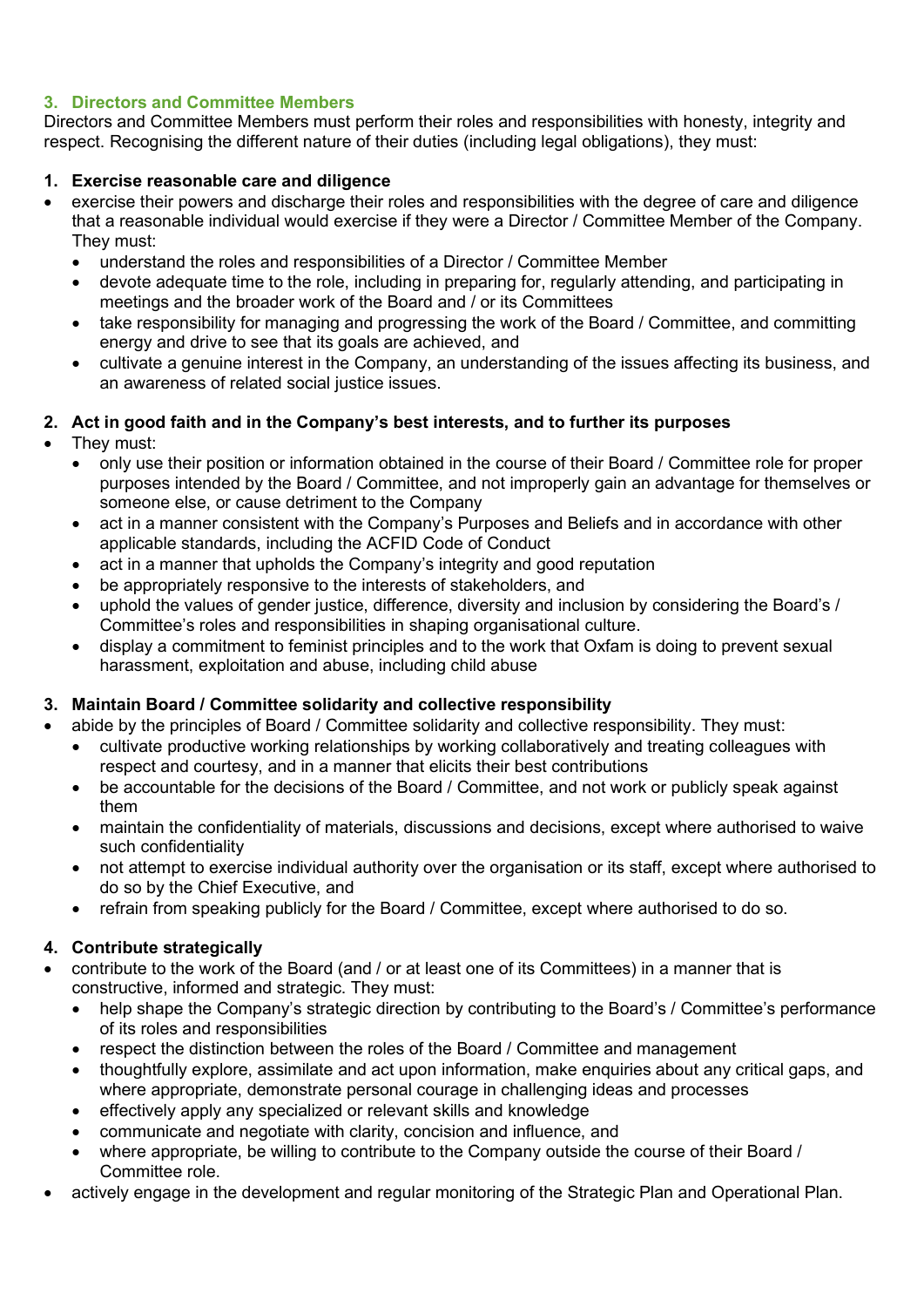## 5. Build Board / Committee capacity

- continuously improve the Board's / Committee's capacity to perform its roles and responsibilities. They must:
	- develop their own capacity to contribute to the work of the Board / Committee, including through ongoing education
	- assist in developing the capacity of other Directors, including, where appropriate, by acting as a guide or mentor
	- work to enhance the effectiveness of the Board's / Committee's working environment and work practices, and
	- be open to receiving and acting upon feedback about the performance of their Board / Committee roles and responsibilities.

## 6. Exercise responsible management of financial affairs and risk

- as a Director, and / or through relevant Board committees, ensure that the Company's financial affairs and risks are managed in a responsible manner. They must:
	- understand, evaluate, and act upon information about the Company's financial situation and risk environment
	- maintain a current knowledge of work health and safety matters, including the hazards and risks associated with the operations of the Company
	- ensure the institution of appropriate and tailored financial systems and procedures, such as those aimed at minimizing financial wastage and any risk of wrongdoing, corruption, fraud, bribery, or other financial impropriety, including among the Board, and
	- not allow the Company to operate while insolvent.

## 7. Disclose and manage conflicts of interest

- disclose to other Directors / Committee Members any perceived or actual conflicts of interest (including related-party transactions, and any affiliations with actual or potential suppliers of goods and services, recipients of grant funds and organisations with competing or conflicting objectives). They must:
	- complete a declaration for inclusion in the Register of Interests (which operates with ongoing effect) upon appointment to the Board / Committee, and review and update their declaration as their circumstances change, and at least annually (Attachment A), and
	- declare any other perceived or actual conflicts of interest prior to the Board's / Committee's consideration of any relevant matter.
- where there is a perceived or actual conflict of interest, absent themselves from discussions, as appropriate, and abstain from voting or otherwise participating in the decision-making on the matter, and
- disclose to other Directors / Committee Members any material gifts or offers of gifts for their personal use obtained in the course of their Board / Committee role, and decline any valuable or otherwise inappropriate gifts.

## 8. Disqualification

- immediately resign from the Board / Committee if they are:
	- within the meaning of the Corporations Act 2001: disqualified from managing a corporation, or
	- within the meaning of the Australian Charities and Not-for-profit Commission Regulation 2013: suspended or removed by the Commissioner from being a responsible entity of a registered entity.

## 9. Noncompliance

- a. Directors and Committee Members must report any perceived or actual breach of these roles and responsibilities to the Chair (or, in the case of a perceived or actual breach of these roles and responsibilities by the Chair, to the Deputy Chair) as soon as is reasonably possible.
- b. For minor or technical breaches, the Chair (or, in the case of a breach by the Chair, the Deputy Chair) may counsel the non-compliant Director or Committee Member. For more significant breaches, the Chair (or, in the case of a breach by the Chair, the Deputy Chair) must inform the Board, who may decide against reappointment of the non-compliant person, or censure, suspend or expel that person.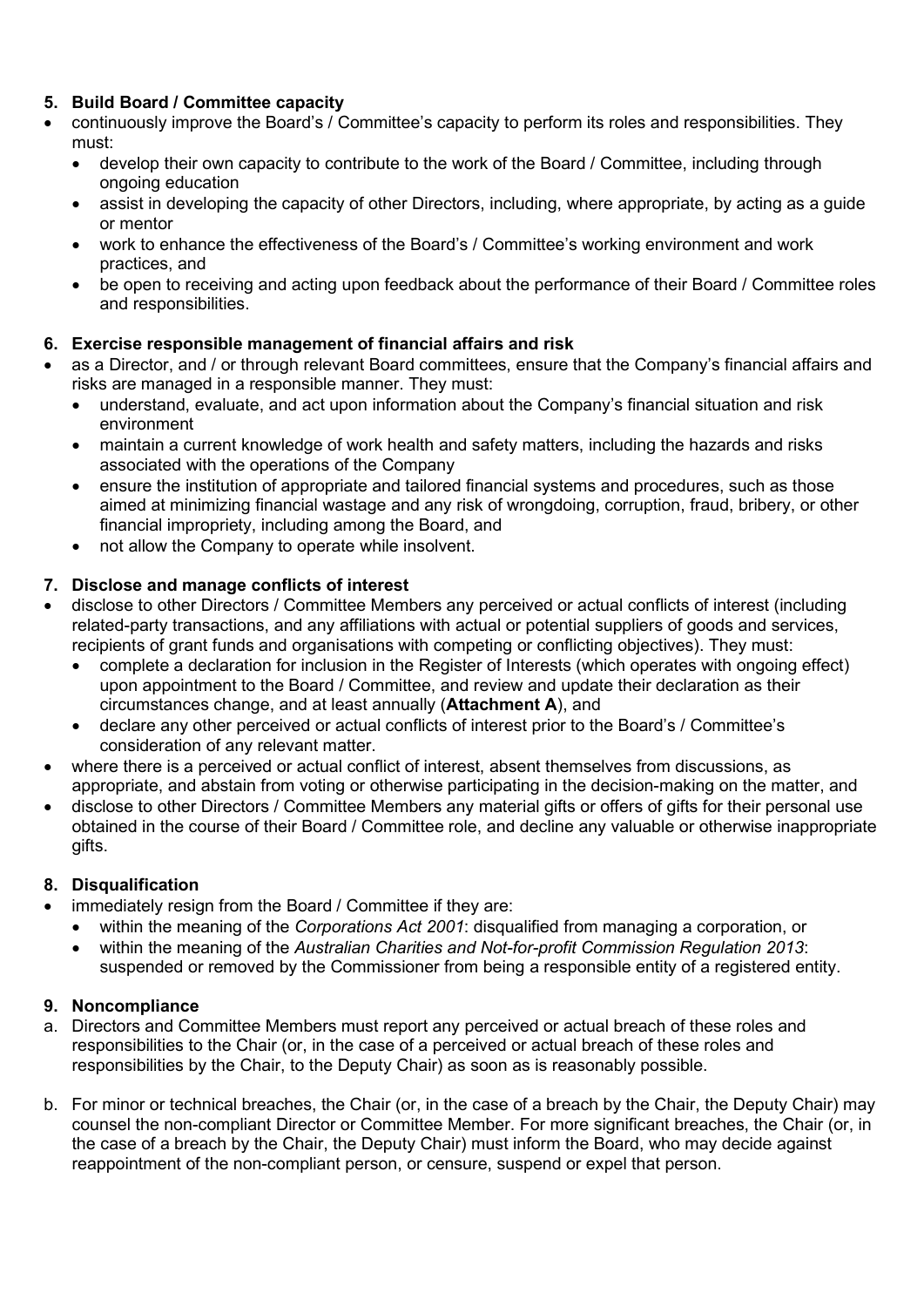### 4. Public Statements

- 1. The Board values and welcomes a diversity of views and opinions. One of Oxfam's key purposes is to be an agent of change. Where Director's views or opinions conflict with the achievement of Oxfam's strategy, they must refrain from publishing, publicly promoting, or identifying with those conflicting views.
- 2. If a Director so requires, the process for dealing with any such conflict shall be as follows. The Board must identify any matters where public comment by Directors will be considered in conflict with Oxfam's strategy. All Directors are entitled to participate in doing so. Once so resolved by Board resolution, Directors shall refrain from publishing, publicly promoting, or identifying with those conflicting views for so long as they remain on the Board of Oxfam.

### 5. Ways of Working

To optimise its contributions to realising the Company's Purposes and Beliefs, the Board will:

- recognise that the work it undertakes together is often complex and uncertain
- treat each other with respect, and build opportunities to better understand each other and Directors' contributions
- strive to appreciate dynamics of systemic privilege, power, exclusion, confidence and opportunity
- strive for a diversity of perspectives in Board discussions, and see productive disagreement as a positive indicator of robust decision-making, rather than discord to be avoided
- take interpersonal risks of candour, contributing reasoned opinions, questions and concerns, even if potentially sensitive or held by a minority, and welcome those risks taken by others
- admit gaps, limitations and mistakes, and see this as assisting its learning and performance
- build Directors' capacity to contribute productively, including by recognising others' strengths and helping create opportunities for them to be developed and applied; providing constructive feedback; and speaking up and correcting actions that contravene these Ways of Working or otherwise stand in the way of a participatory culture.

#### 6. The Staff Participant

- 1. The presence of an elected Staff Participant on the Board provides the Board with a staff perspective. The Staff Participant is not expected to present a consolidated view of all staff, but rather a broad perspective informed by their experience as a staff member and their interactions with colleagues.
- 2. While not a Director, the Staff Participant on the Board enjoys a peer relationship with Directors and is entitled to participate fully in Board activities. The Staff Participant must comply with any requirements of Directors as set out in this Board Charter.
- 3. Budget allocations must be made to backfill full-time staff members who fulfil the Staff Participant role. Part-time staff members who fulfil the role may be paid for additional hours, if required

#### 7. The Chief Executive

- 1. The Chief Executive is responsible for the management of the Company in pursuit of the attainment of its Purposes and Beliefs. The Chief Executive must manage the Company in accordance with the Strategic and Operational Plans and other delegations and policies approved by the Board from time to time.
- 2. The Chief Executive reports directly to the Board.

#### 8. Board Policies

- 1. The Board may, from time to time, give ongoing directions to the Chief Executive through written policies ('Board Policies').
- 2. If the Board adopts Board Policies, it may delegate initial consideration and ongoing management of any policy to any of its Committees. Ultimate approval of any Board Policy remains a matter reserved to the Board.
- 3. The Chief Executive must ensure the maintenance of a register of Board Policies and any operational policies instituted to implemented Board Policies.

## 9. Assessment of Performance

1. The performance of individual Directors must be regularly assessed by the Chair or their delegate. The Deputy Chair, who will solicit feedback from other Directors, must regularly assess the performance of the Chair.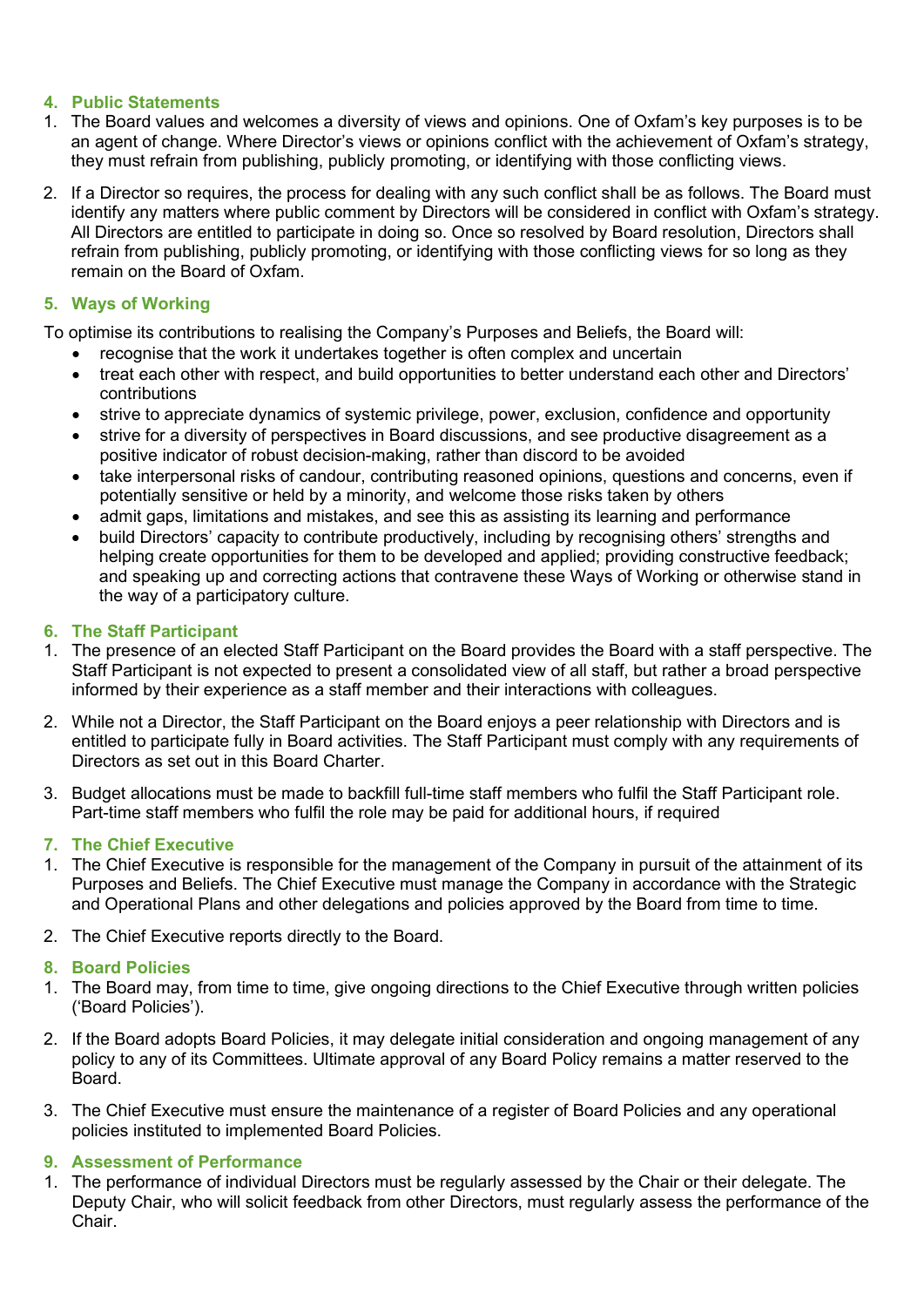- 2. The Board must formally assess its own performance at least every two years, with such review being conducted externally at least every four years.
- 3. In both cases, performance must be assessed against the roles and responsibilities outlined in this Board Charter. Assessments must include reflection of development needs and matters for improvement for the coming period.

#### 10. Board Committees

- 1. The Board may establish Committees to assist in the performance of its roles and responsibilities.
- 2. When the Board establishes a Committee, it must set out, through written terms of reference, its roles and responsibilities, when and to whom the Committee should report, and its intended lifespan.
- 3. In addition to any terms of reference that that the Board resolves, and unless otherwise provided, the following standard provisions apply to all Board Committees:

#### a. Membership

- Members of each Committee must be appointed by the Board, and should comprise a mix of skills appropriate to its roles and responsibilities.
- A majority of each Committee's membership must be Directors.
- A minority of each Committee's membership may be co-opted external experts. They may be appointed for renewable terms of no more than 2 years, for up to 8 years in total. For the avoidance of doubt time served as a co-optee does not impact the time a person may subsequently serve as a Director of Oxfam Australia.
- The term limit above does not apply to a person who has been a Director of Oxfam Australia. A retiring or former Director of Oxfam Australia may be appointed to a Committee as a co-optee. They may be appointed for no more than 2 years.
- A Committee may be assisted by (non-member) representatives from management.
- Every member of each Committee must be a Member of the organisation, and abide by the requirements set out in this Board Charter

#### b. Chairs

- The Board must appoint a Chair or Co-Chairs of each Committee, at least one of whom must be a Director.
- The Chair of the Board may make recommendations to the Board as to who should Chair each Committee.
- The Chair of each Committee must ensure the fulfilment of that Committee's terms of reference, and that the Board is kept informed of that Committee's current and planned activities.

## c. Authority

- Committees continue until their roles and responsibilities are completed, or until dissolved by the Board.
- For a Committee to meet, at least a majority of members (a quorum) must be present for the meeting.
- Committees may meet as necessary to fulfil their roles and responsibilities. If the Committee wishes to meet in person, consideration should be given to meeting immediately before or after meetings of the Board.
- Committees may incur reasonable costs for the fulfilment of their roles and responsibilities.
- The Chair of each Committee, and its members who are so delegated, are empowered to make any enquiries of management and stakeholders, and into relevant records, as may be necessary to fulfil their roles and responsibilities.

The terms of reference of the Board's standing committees are at Attachment B.

#### Active compliance reporting: Annually, in Board Performance Assessment.

See also: ACNC Governance Standards (s45.25(2), Australian Charities and Not-for-profits Commission Regulation 2013 (Cth)).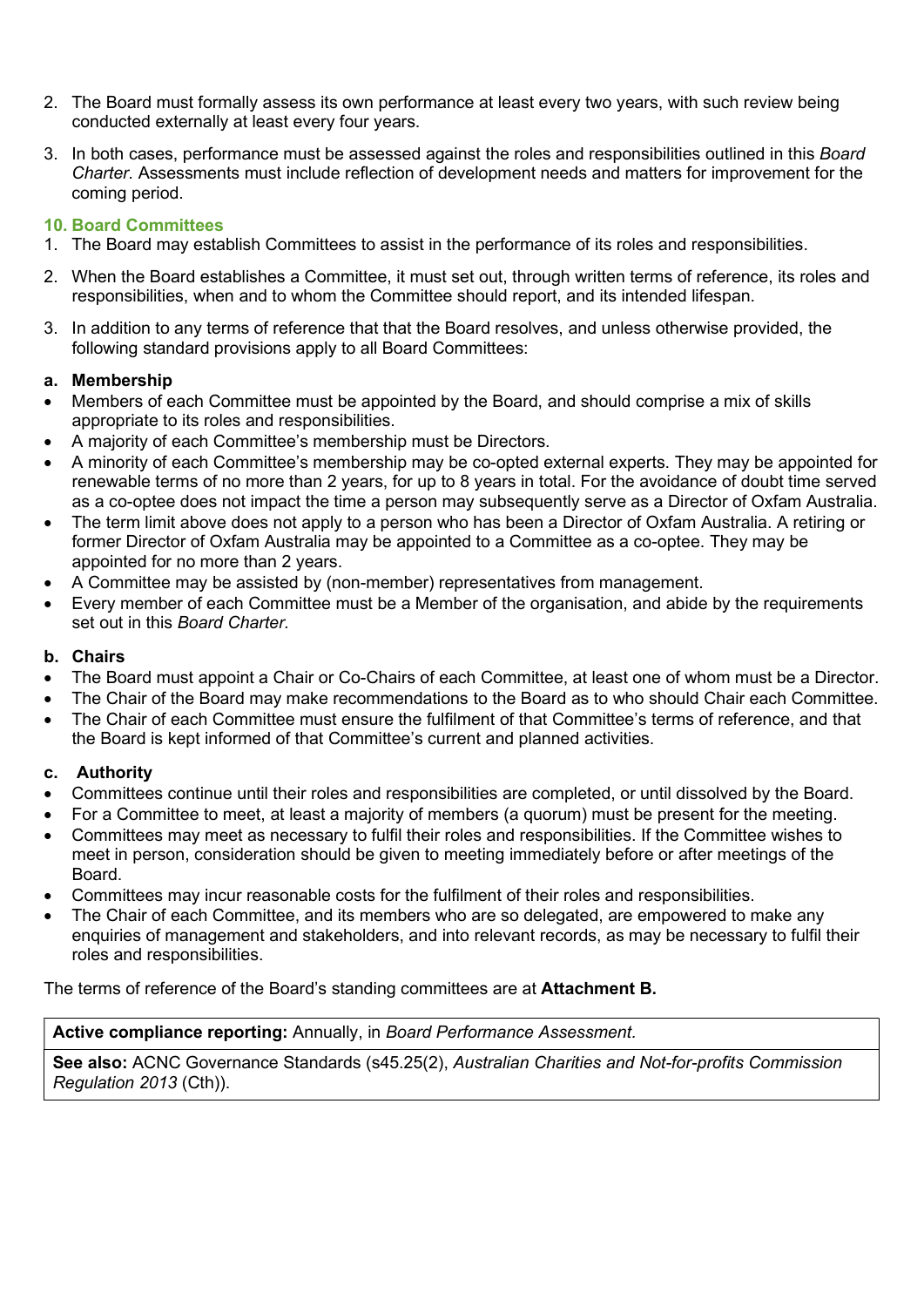## Attachment A: Register of Interests Declaration

In accordance with the Board Charter, Directors / Committee Members must disclose any perceived or actual conflicts of interest , including by completing a declaration for inclusion in the Register of Interests (which operates with ongoing effect) upon appointment to the Board / Committee, and reviewing and updating their declaration as their circumstances change, and at least annually.

A perceived or actual conflict of interest includes related-party transactions, and any affiliations with actual, recent or potential suppliers of goods and services, recipients of grant funds, and organisations (including political parties) with competing or conflicting objectives. An affiliation may include a directorship, material shareholding, remunerated or voluntary appointment, membership, donor relationship, non-financial or personal relationship, other loyalty relationship, or an immediate family member in such a position.

Please list any perceived or actual conflicts of interests:

#### Information required to renew directors' and officers' liability insurance

Do you hold a position of director, officer, trustee, governor or councillor on a Board of an entity that is not a subsidiary of the Company? If yes, please give details:

Have you been refused directors and officer's liability insurance in the past or had a similar policy cancelled? If yes, please give details:

|                      | Have you made any claim under a directors' and officers' liability insurance policy in the past 5 years? If yes, |  |  |  |
|----------------------|------------------------------------------------------------------------------------------------------------------|--|--|--|
| please give details: |                                                                                                                  |  |  |  |

Are you aware of any circumstance that gives you reason to suppose a claim will arise against you personally in respect of your actions as a director / officer of the Company? If yes, please give the details: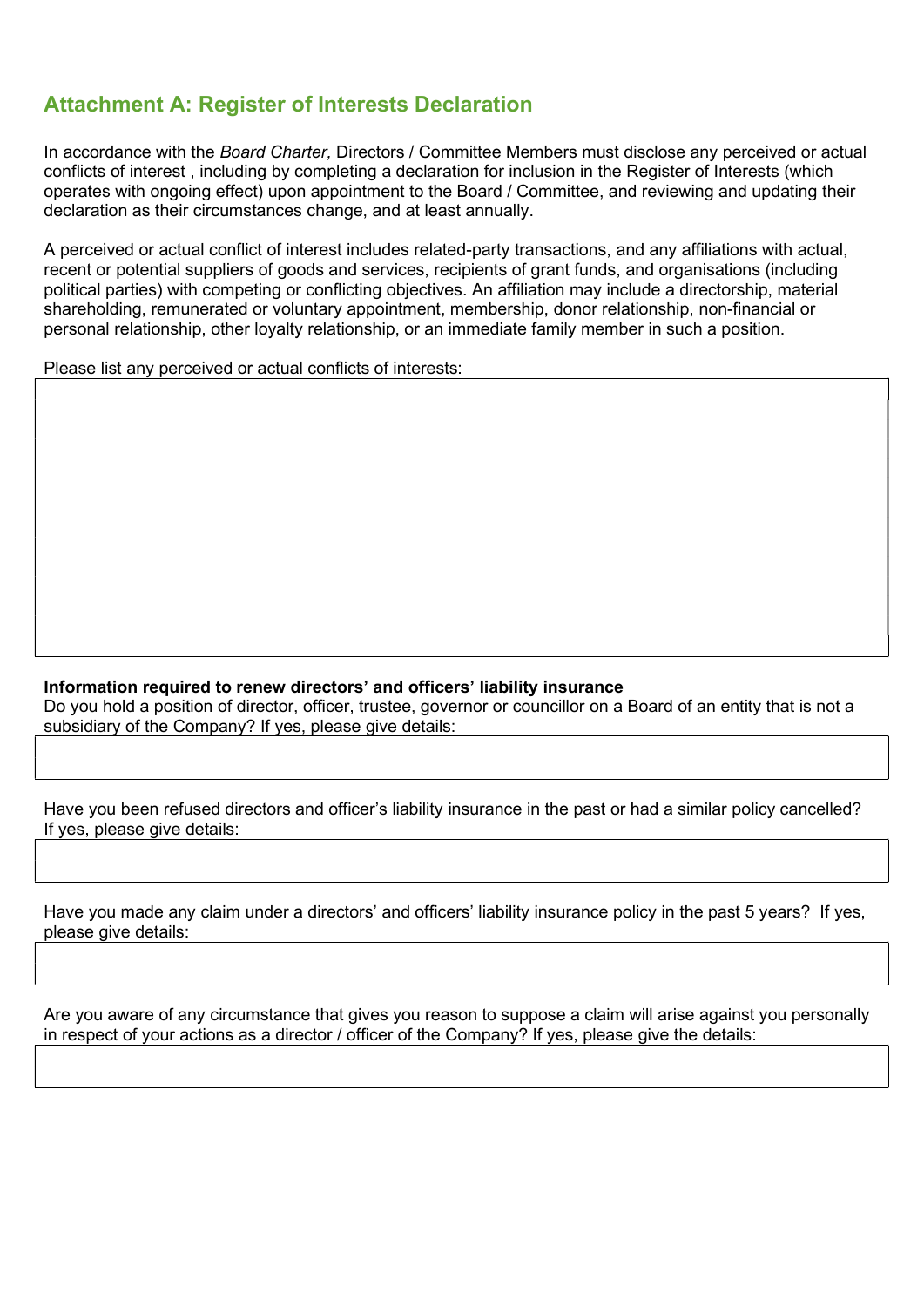## Attachment B: Standing Committees of the Board

## 1. Finance, Risk and Audit Committee

The Finance, Risk and Audit Committee ('FRAC') helps the Board ensure that the Company operates within a sound ongoing financial situation and effectively manages risk. This includes reviewing and assessing reporting to the Board on the following:

Finance

- the steps taken by management to protect the Company's financial position and its ability to meet its debts as and when they fall due
- annual budgets and financial forecasts
- the Company's financial performance
- the adequacy and appropriateness of adopted accounting policies
- the adequacy of disclosures made in the annual financial statements
- the adequacy of treasury functions, including management of foreign currency and interest rate exposures
- investment decisions, particularly in relation to asset allocation and investment management.

#### Risk and Compliance

- the adequacy of finance and risk and compliance policies to ensure compliance with regulatory requirements and timely communication and reporting to stakeholders
- the adequacy of internal control and risk management systems, including the risk register
- the Company's risk appetite
- analysis of the impact that new initiatives (e.g. fundraising or advocacy) or products will have on the control environment
- the Company's insurance program

#### Audit

- the independence and performance of external audit relationships (including making recommendations to the Board in regard to the appointment of the appointments or renewals)
- Internal and external audit plans and reports
- any remedial actions taken by management to address concerns raised by either internal or external audit

## 2. Public Engagement Committee

The Public Engagement Committee ('PEC') helps the Board to ensure that the Company's influencing, supporter engagement and public communication strategies and activities are aligned to the Company's purpose, vision and strategic objectives, and are implemented effectively. This includes reviewing and assessing strategy, systems, and reporting to the Board in the following areas:

- The Company's Public Engagement strategy development and implementation, including:
	- Reviewing the Public Engagement strategy and implementation plans and advising the Board as to their effectiveness and adequacy. Public Engagement encompasses:
		- Influencing activities (including advocacy and campaigns);
		- Supporter engagement, including: attraction and retention; mobilisation; recognition for Member, donor and supporter contributions through awards and life memberships; supporter community development; and accountability.
		- Brand, reputation and public communications.
	- Ensuring alignment of the Company's Public Engagement strategy and implementation plans with Oxfam's global advocacy and campaigns framework.
	- Ensuring all stakeholders, including Impact Partners, are considered and that the methods of engagement are in line with current industry best-practice.
	- Liaising with Management to address concerns of the Board on Public Engagement strategy and implementation.
- Alignment of Public Engagement strategies and activities in light of the Board's stated risk appetite, including:
	- Reviewing proposed influencing, supporter engagement, and public communication strategies with Management in light of the Board's risk appetite, and ensuring effective risk mitigations are in place.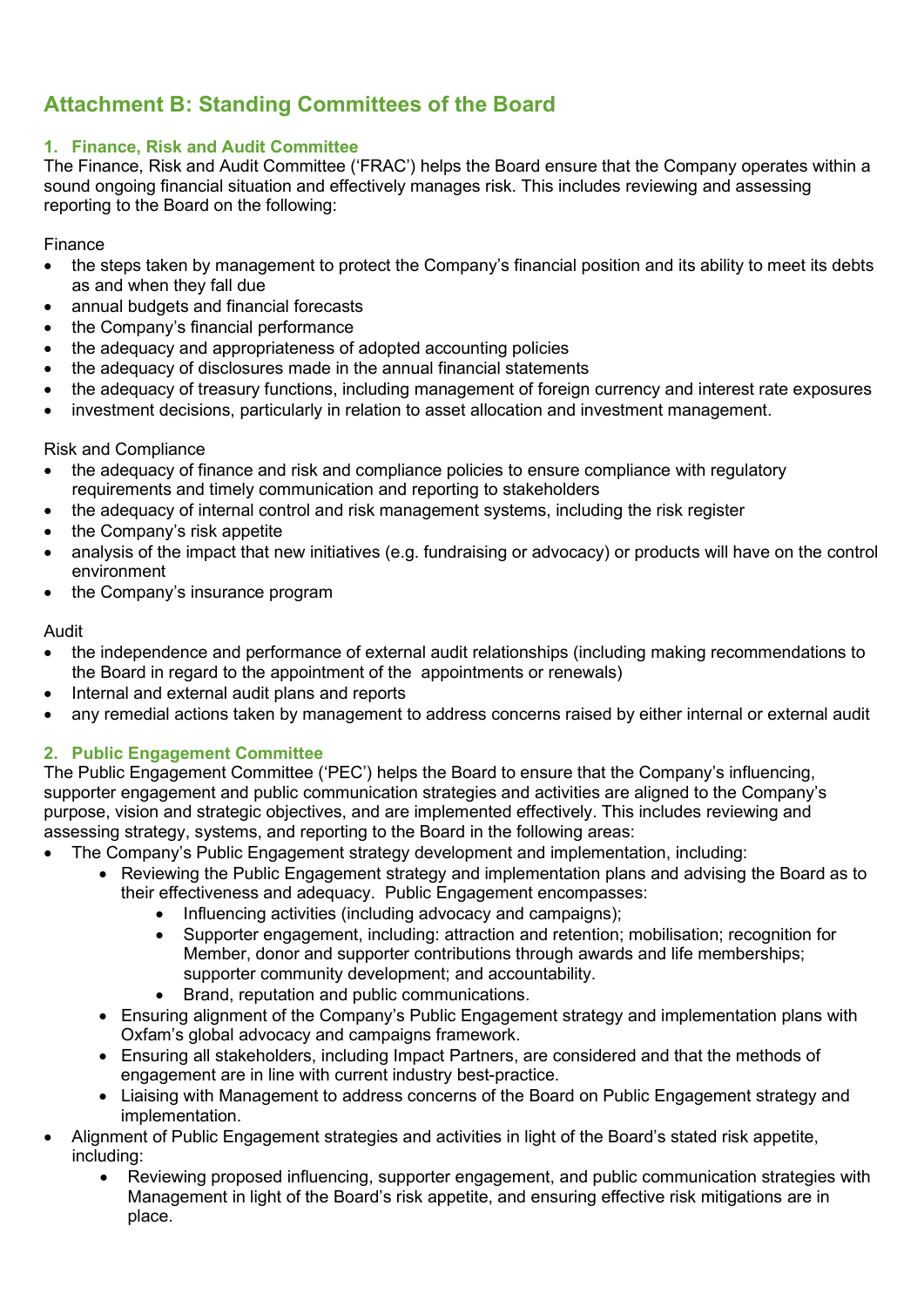- Assessing the impact of influencing, supporter engagement and public communication activities on the Company's risk profile, and advising FRAC on the appropriate reflection of these risks in the Company risk register where required..
- Status of the Company's brand and reputation, including:
	- Regular monitoring of the Company's brand and reputational health and status, and advising the Board of material changes.
	- Liaising with Management to address concerns of the Board regarding the Company's brand and reputation.
	- The linkage of Members to the Board through appropriate and relevant mechanisms, including:
		- Ensuring that Members continue to receive invitations to Annual State Forums on the Company's current work and priorities with the Board and Senior Management.
		- Ensuring Members are sufficiently supported to make a meaningful contribution to the Company's work through appropriate channels.

#### 3. Governance Committee

The Governance Committee helps the Board to improve its own structure, composition and functioning. It must:

- direct and oversee the recruitment, induction, and development of Directors
- conduct or oversee regular assessments of the performance of the Board and its committees
- conduct regular reviews of Board policies and processes, with particular regard to the monitoring of organisational performance
- conduct reviews of the Constitution
- oversee design of the Board's strategy meetings
- make recommendations to the Board on Chief Executive succession policies and processes
- recommend a Chair/Chair Designate to the Board, and
- remain informed of developments in Oxfam International and their implications for the governance of the Company.
- Oversee whistleblowing and complaints processes
- Oversee member, stakeholder, supporter and media engagement and ensure these align with the organisations purpose, objectives and values
- Monitor risk to reputation in outward communication and make recommendations to the board

## 4. Remuneration Committee

The Remuneration Committee assists the Board to review and adopt policy which guides the terms of employment and the remuneration strategies applicable to the Chief Executive, and, where appropriate, Senior Leadership Team. It must:

- review and recommend to the Board the policy which guides the terms of employment and the remuneration strategies applicable to the Chief Executive and, where appropriate, Senior Leadership Team
- assist the Chair of the Board to set performance targets and evaluate the performance of the Chief Executive annually, and
- review recommendations in relation to remuneration of the Senior Leadership Team and the Chief **Executive**

The Board retains responsibility for:

- appointing, removing and setting the terms of appointment (including remuneration) of the Chief Executive
- evaluating the performance of the Chief Executive against predetermined criteria
- setting the policy that identifies the terms and conditions for the Senior Leadership Team, which includes the Directors and the Associate Directors
- approving a remuneration policy for the Chief Executive and Senior Leadership Team, and
- delegating the responsibility for negotiation of salary and conditions for the Senior Leadership Team to the Chief Executive within the agreed policy.

#### Membership

- The Remuneration Committee must be chaired by the Chair of the Board.
- A standing invitation is issued to the Chief Executive, and the Associate Director People and Culture